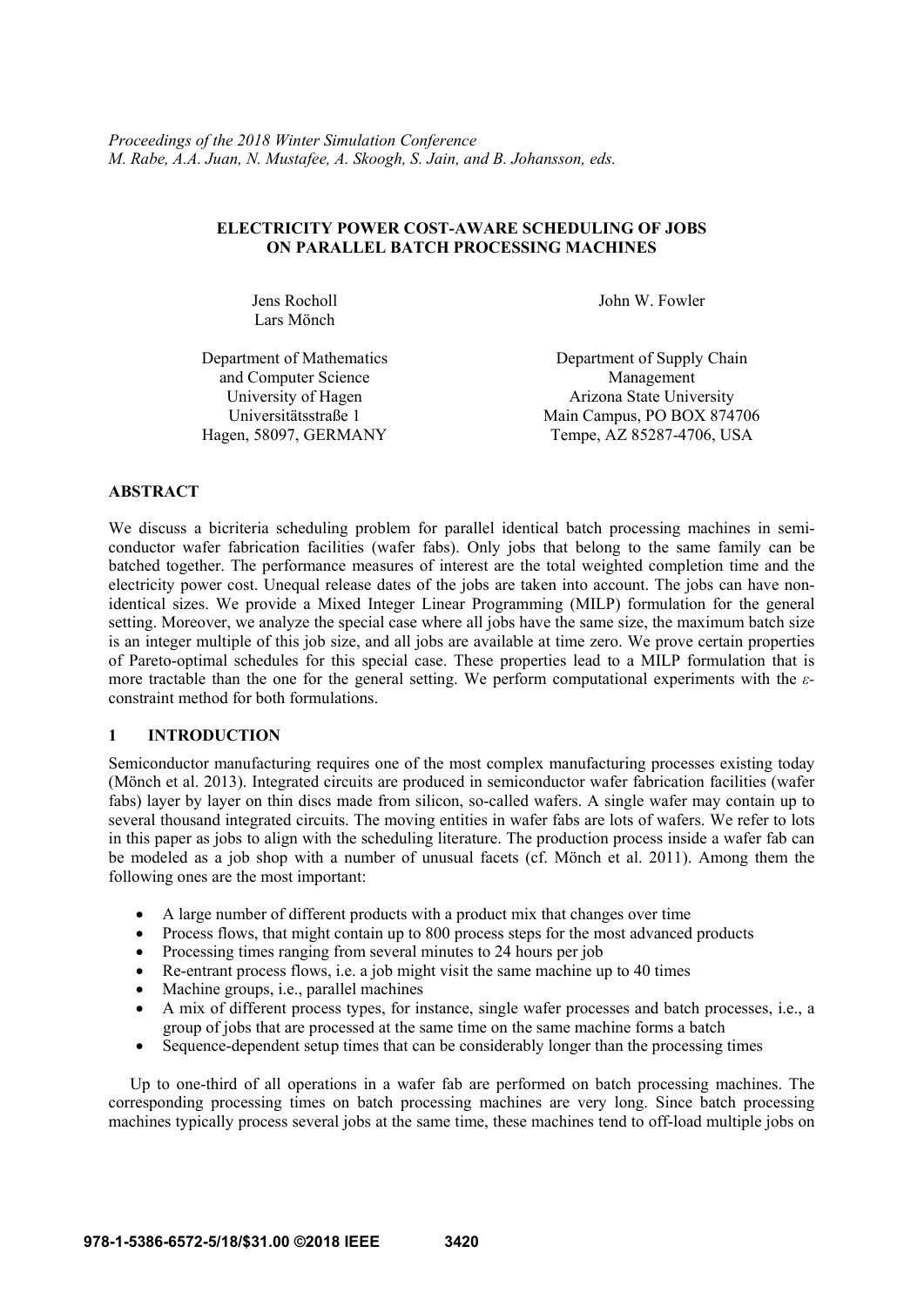machines that are able to process only single jobs. Long queues in front of these serial machines are the result. Hence, an appropriate scheduling of jobs on batch processing machine is crucial for the performance of the entire wafer fab.

The diffusion furnaces in wafer fabs are a typical example of batch processing machines. Diffusion furnaces consume considerably more electricity than most of the other machines in a wafer fab. This is caused by the fact that the diffusion process is a high temperature process that disperses material on the wafer surface. Leading semiconductor manufacturers strive for energy saving and carbon reduction initiatives because 70% of greenhouse gas emission comes from electricity consumption (cf. TSMC 2016; Yu et al. 2017). Therefore, it is desirable to schedule jobs on diffusion furnaces in such a way that a compromise between production-related objectives and energy consumption-aware objectives is reached. However, a recent survey paper shows that sustainability issues are a widely underresearched topic in semiconductor supply chains (Mönch et al. 2018). In the present paper, we are therefore interested in studying a model problem where the total weighted completion time, an important indicator for cycle time performance, and the electricity power cost are considered. We present MILP formulations and show that under some assumptions the ε-constraint can be applied to solve small- and medium-sized problem instances.

The paper is organized as follows. The problem is described and analyzed in the next section. This includes a discussion of related work. MILP formulations for the two situations are provided in Section 3. Moreover, the *ε*-constraint method is applied in this section too. The results of computational experiments are discussed and analyzed in Section 4. Conclusions and future research directions are presented in Section 5.

## **2 PROBLEM SETTING AND ANALYSIS**

#### **2.1 Problem Description and Structural Properties**

The scheduling problem is based on the following assumptions:

- 1. There are *F* job families. Due to the different chemical nature of the processes, only jobs of the same family can be batched together.
- 2. All jobs that belong to family  $1 \le f \le F$  have the same processing time  $p_{s(j)} \equiv p_f$  where  $s(j) = f$  is a mapping that assigns to each job its family.
- 3. There are  $n_f$ ,  $1 \le f \le F$  jobs in family *f*. In total, we have to schedule  $n = \sum_{f=1}^{F} n_f$  jobs. Jobs are labeled by  $i = 1, n$ labeled by  $j = 1, \ldots, n$ .
- 4. Each job has a weight  $w_i$ , that is used to express the importance of the job.
- 5. The size of job  $j$  is  $s_j$ . It is measured in number of wafers.
- 6. There are *m* identical parallel machines. They are labeled by  $k = 1, \ldots, m$ . All the machines are available at time  $t = 0$ .
- 7. Each job *j* has a ready time  $r_i \geq 0$ .
- 8. All the machines have the same maximum batch size *B* .
- 9. Once a batch processing machine is started, it cannot be interrupted, i.e., no preemption of the machine is allowed.
- 10. We assume that a finite scheduling horizon is divided into periods of equal length, i.e. the periods are labeled by  $t = 1, \ldots, T$ . The electricity power cost is modeled as a piecewise constant function over the set of periods.

 We are interested in the performance measure total weighted completion time (TWC) which is defined as follows:

$$
TWC := \sum_{j=1}^{n} w_j C_j , \qquad (1)
$$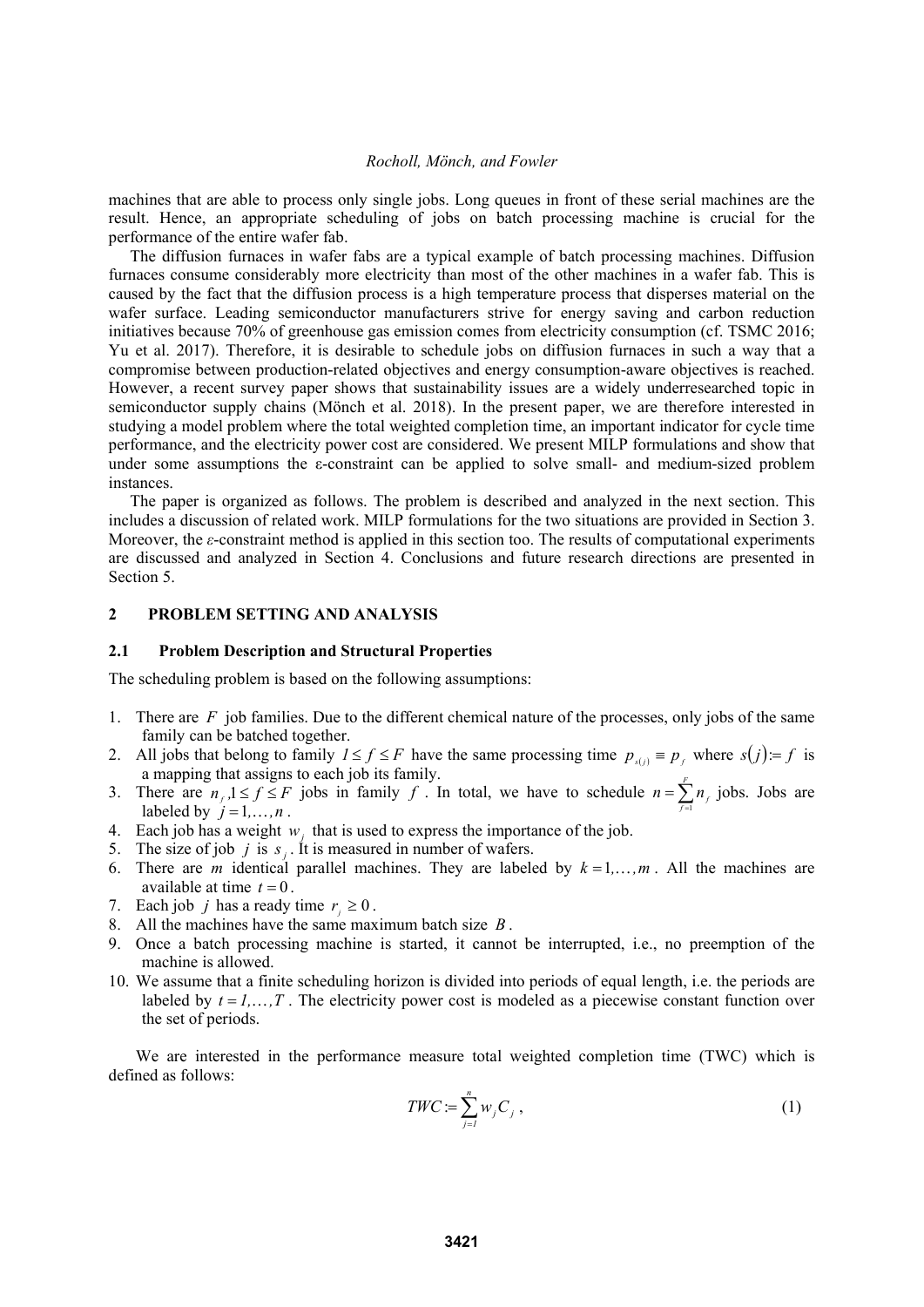where *C* is the completion time of job *j*. Note that the *TWC* measure is a surrogate measure for the weighted cycle time, an important measure in most wafer fabs (Mönch et al. 2013). The second performance measure is the electricity power cost (EPC). When we denote the EPC value in period *t* by  $e(t)$  then we can express the EPC value for schedule *S* as follows:

$$
EPC(S) := \sum_{t=1}^{T} \sum_{k=1}^{m} e(t) z_t^k, \qquad (2)
$$

where  $z_t^k$  is an indicator value that is 1 if a batch is processed in period *t* on machine *k* in *S* and zero otherwise. Using the three-field notation from scheduling theory, the scheduling problem at hand can be represented as follows:

$$
P \mid p - batch, incompatible, r_{j}, s_{j} \mid ND(TWC, EPC), \tag{3}
$$

where *P* indicates identical parallel machines, *p-batch, incompatible* refers to batch processing machines with incompatible families,  $r_i$  to unequal ready times, and  $s_i$  to nonidentical sizes of the jobs. The notation *ND*  $(TWC, EPC)$  refers to the set of all Pareto-optimal solutions, i.e., a schedule *S* is called nondominated when no other feasible schedule *S'* exists with  $TWC(S') \leq TWC(S)$  and  $EPC(S') \leq EPC(S)$ , and at least one of these inequalities is strict. The entire set of all non-dominated solutions for a problem instance is called the Pareto frontier.

Note that problem (3) is NP-hard since the problem  $P|p - batch, incompatible | TWC$  is NP-hard due to Uzsoy (1995). Hence, we have to look for efficient heuristics if we want to tackle large-sized problem instances.

#### **2.2 Discussion of Related Work**

We discuss work related to energy-aware scheduling, especially with respect to scheduling models that include parallel batch processing machines and energy-aware objectives or constraints. Energy-aware scheduling currently receives a lot of attention, we refer to the recent survey papers Giret et al. (2015), Merkert et al. (2015), and Gahm et al. (2016).

While there are many papers that deal with single-criterion scheduling problems for batch processing machines, the number of publications for batch scheduling in a multicriteria setting is much smaller. We are only aware of the papers by Reichelt and Mönch (2006) and Mason et al. (2007) where multicriteria batch scheduling problems related to semiconductor manufacturing are studied. There are a few papers that consider scheduling problems with electricity power cost-related constraints for single batch processing machines. Cheng et al. (2014) discuss a scheduling problem for a single batch processing machine where all jobs are ready at time zero. All jobs have the same processing time. Time-of-use (TOU) electricity pricing is assumed. The makespan *Cmax* and the total electricity costs are considered as criteria. The *ε-*constraint method is applied. A heuristic variant of the *ε-*constraint method for the same scheduling problem is proposed by Cheng et al. (2017). Wang et al. (2016) consider a similar scheduling problem. The problem setting is motivated by a real-world glass making facility. Again the makespan and the total energy cost are taken into account. The energy consumption depends on the furnace temperature choice. The  $\varepsilon$ -constraint method is applied for small-sized problem instances whereas constructive heuristics are applied to tackle large-sized instances. A case study using data from the real-world manufacturing environment is conducted.

We are also aware of the following two papers that deal with parallel machine environments. Liu (2014) studies the problem  $P|p - batch, r$ ,  $ND(TWT, CO, )$  where p-batch refers to a situation where the processing time of a batch is determined by the longest processing time of the jobs that form the batch. Moreover, the total weighted tardiness (TWT) and the  $CO<sub>2</sub>$  performance measure are considered. A non-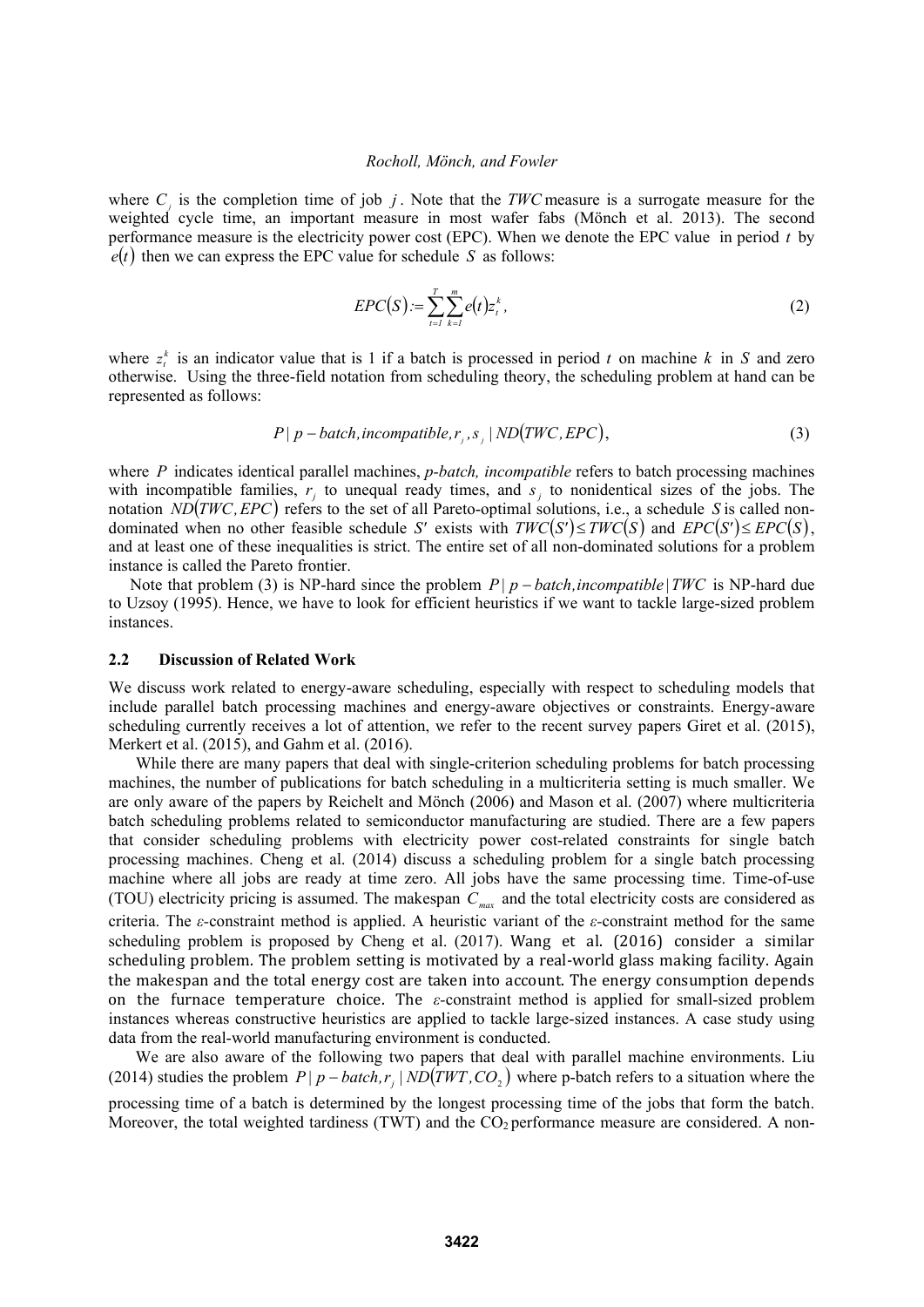dominated sorting genetic algorithm (NSGA)-II approach is proposed for this problem. The later performance measure is derived from the total energy costs by multiplying them with a constant factor. Jia et al. (2017) consider the problem  $P|p - batch, r_i| ND(C_{max}, EPC)$ . They solve this problem by a bicriteria ant colony optimization approach. Overall, we conclude that the problem discussed in this paper is not studied so far.

# **3 EXACT APPROACHES**

## **3.1 MILP Formulation for the General Case**

Next, we present a MILP formulation for scheduling problem (3). We use a time-indexed formulation for the scheduling horizon  $t = 1, \ldots, T$ . The following indices and sets are used in the model:

| $i = 1, , n$ : | job indices     |
|----------------|-----------------|
| $i = 1, , b$ : | batch indices   |
| $k = 1, , m$ : | machine indices |
| $t = 1, , T$ : | period indices. |

The following parameters are included in the model:

| $W_{\cdot}$ | weight of job $j$ |  |
|-------------|-------------------|--|
|             |                   |  |

- $r_j$  : ready time of job *j*
- $s_i$  : size of job *j* (in wafers)
- *B* : maximum batch size *B* (in wafers)
- $s(j)$ : family of job *j*
- $f(i)$ : family of batch *i*
- $p_{s(j)}$ : processing time of job *j*
- $p_{f(i)}$ : processing time of batch *i*
- $e(t)$ : electricity power cost in period *t*
- *M* : big number.

The following decision variables are part of the model:

 $\overline{\mathcal{L}}$  $\left\{ \right.$  $\int$ 0, otherwise 1, if job  $j$  is assigned to batch *,*  $\left\{\n \begin{array}{c}\n 1, & \text{if } j \text{ob } j \text{ is assigned to batch } i \\
0, & \text{otherwise}\n \end{array}\n\right\}$  $\overline{\mathfrak{l}}$ ⇃  $\left($ 0, otherwise 1, if batch  $i$  is started in period  $t$  on machine *,*  $y_{ik}$   $\begin{cases} 1, & \text{if batch } i \text{ is started in period } t \text{ on machine } k \end{cases}$ *C*<sub>*i*</sub> : completion time of job *j* 

*Ci* : completion time of batch *i* .

The model can be formulated as follows:

$$
\min\left(\sum_{j=1}^n w_j C_j, \sum_{i=1}^b \sum_{t=1}^r \sum_{k=1}^m \sum_{t=t}^{t+p_f(t)} e^{\frac{1}{2}}(\tau) y_{ik}\right)
$$
\n(4)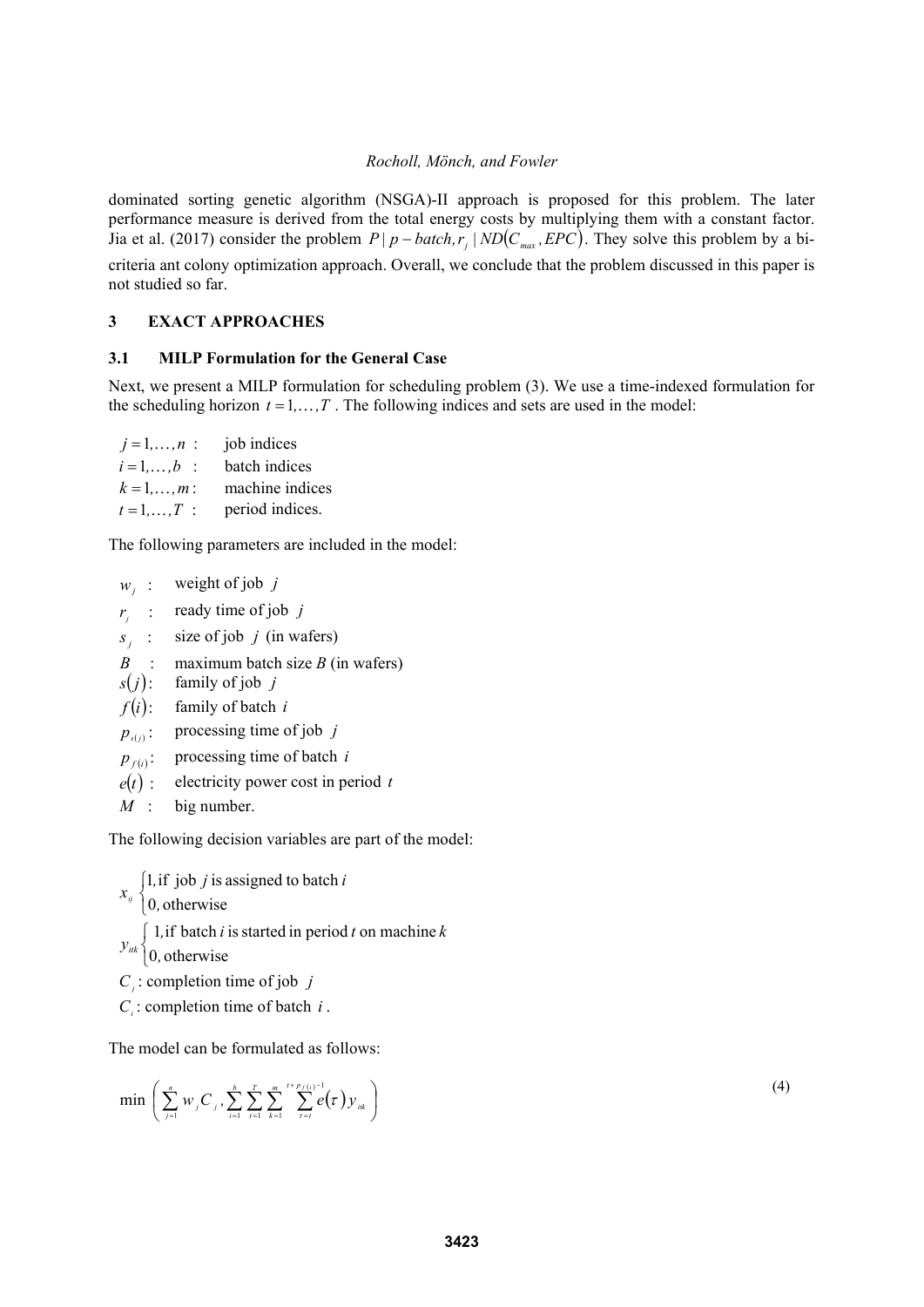subject to  $\sum_{i=1}^b x_{ij} =$  $\sum_{i=1}$   $x_{ij}$ 1  $j = 1, ..., n$  (5)  $j = 1, n, j = 1, k$  (6)

$$
\sum_{i=1}^{n} s_{j} x_{ij} \le B
$$
\n
$$
j = 1,...,n, i = 1,...,b
$$
\n(6)\n
$$
i = l,...,n, i = l,...,b
$$
\n(7)

$$
x_{ij} \left( \int_{t}^{i} (t)^{-s} (t)^{-s} (t)^{-s} \right)
$$
  
\n
$$
x_{ij} \le \sum_{t=1}^{T} \sum_{k=1}^{m} y_{ik}
$$
  
\n
$$
j = 1,...,n, i = 1,...,b
$$
  
\n(8)

$$
C_i \le T + M(1 - x_{ij})
$$
  
\n
$$
j = 1,...,n, i = 1,...,b
$$
 (9)

$$
\sum_{i=1}^{b} \sum_{\tau=t-p_{f(i)}+1}^{t} y_{i\tau k} \le 1
$$
\n
$$
k = 1, \dots, m, \ t = 1, \dots, T
$$
\n(10)

$$
r_j x_{ij} + p_{f(i)} \le C_i
$$
\n
$$
j = 1, ..., n, \quad i = 1, ..., b
$$
\n(11)\n
$$
i = 1, ..., b
$$
\n(12)

$$
C_{i} = \sum_{k=1}^{m} \sum_{t=1}^{T} t y_{ik} + p_{f(i)}
$$
\n
$$
C_{i} \le C_{j} + M(1 - x_{ij})
$$
\n
$$
C_{i} \le C_{i} + M(1 - x_{ij})
$$
\n
$$
j = 1,...,n, i = 1,...,b
$$
\n(13)\n
$$
j = 1,...,n, i = 1,...,b
$$
\n(14)

$$
j = 1, ..., n, \ i = 1, ..., b \tag{14}
$$

$$
j = 1,...,n
$$
,  $i = 1,...,b$   $t = 1,...,T$ ,  $k = 1,...,m$ . (15)

 We are interested in determining all Pareto-optimal solutions with respect to the TWC and EPC measures. This is represented by (4). The constraints (5) ensure that each job is assigned to exactly one batch. The maximum batch size is respected by constraints (6). Constraint set (7) models the fact that only jobs belonging to the same family can be used to form a batch. The family of a batch is determined by its jobs. If at least one job is assigned to a batch that this batch has to be started in some period on some machine. This is modeled by the constraints (8). The constraints (9) ensure that the completion time of a batch is not larger than the end of the scheduling horizon. It is modeled by constraints (10) that each batch starts at most once before the end of the scheduling horizon. The constraints (11) enforce that the ready time of the jobs are respected, i.e., a batch can only start if all jobs that belong to the batch are ready. The completion of a batch is calculated by equation (12). The constraint sets (13) and (14) ensure that the completion time of a batch and the completion time of the jobs that belong to this batch are the same. The domains of the decision variables are respected by constraints (15).

### **3.2 MILP Formulation for the Special Case**

 $C_i, C_i \geq 0, x_{ii}, y_{ii} \in \{0,1\}$ 

We analyze the special case where all jobs are ready at time  $t = 0$ , i.e.  $r_i \equiv 0$ . Moreover, we assume that all jobs have the same size and that *B* is an integer multiple of this job size. Note that this problem is still NP-hard. We prove a first property that generalizes an insight from Uzsoy (1995).

**Property 1:** For each point in the criteria space there is a corresponding Pareto-optimal schedule where all batches except maybe the last scheduled batch of each family are fully loaded, i.e., the batch size is equal to the maximum batch size.

**Proof:** We assume that there is a Pareto-optimal schedule *S* that contains a batch  $\rho$  of family *f* that is not full and this batch does not have the largest start time among the batches of family *f* . We construct a new schedule *S'* from *S* by moving a job from a batch of family *f* with the largest start time to batch  $\rho$ . Let  $\rho'$  be the batch of family  $f$  with the largest start time. Since the completion time of  $\rho$  in *S'* is smaller than in *S* we obtain *TWC*(*S'*)  $\lt$ *TWC*(*S*). At the same time, we have  $EPC(S') \leq EPC(S)$  since the electricity power cost only depends on the start time of a batch which is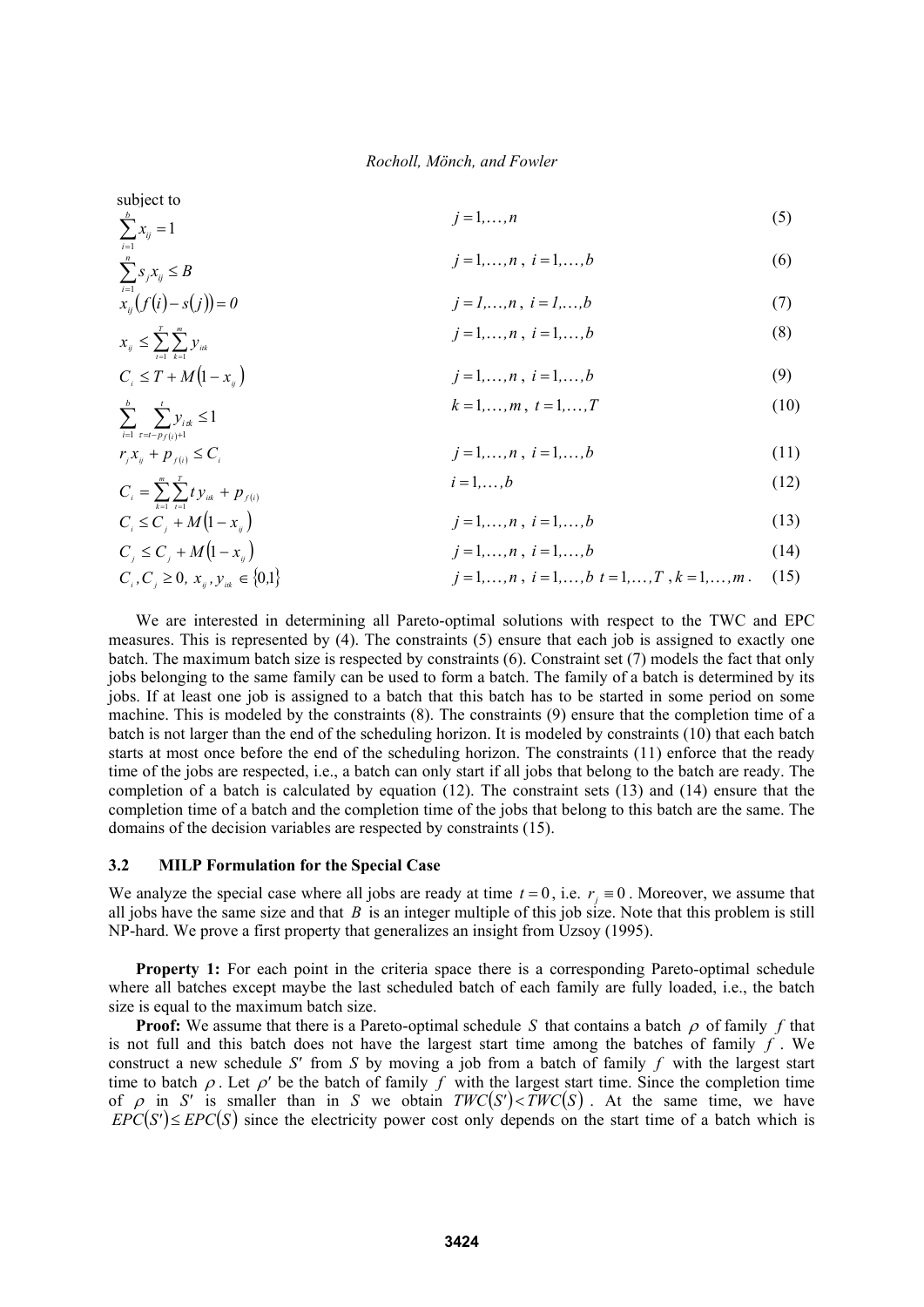unchanged for  $\rho$  and all batches except maybe for batch  $\rho'$ . If  $\rho'$  contains in *S* only a single job then  $\rho'$  is empty in *S'* and its EPC value is zero. Overall, we have  $TWC(S') < TWC(S)$  and  $EPC(S') \leq EPC(S)$  which contradicts with the Pareto-optimality of schedule *S*.

 It follows from Property 1 that a Pareto-optimal schedule exists for each point of the criterion space where the number of batches in a family with *l* jobs is  $\lfloor l/B \rfloor$ . We show a second property where the structure of batches in Pareto-optimal schedules is considered.

**Property 2**: For each point of the criteria space there is a Pareto-optimal schedule where for each pair of batches  $\rho_1$  and  $\rho_2$  of the same family with completion times  $C_1 \leq C_2$  the weight of each job belonging to  $\rho_1$  is not smaller than any weight of a job of  $\rho_2$ .

**Proof:** We assume that there is a Pareto-optimal schedule *S* where batch  $\rho_1$  contains a job *j* with a weight  $w_j < w_i$ , where job *i* belongs to batch  $\rho_2$ . We obtain a new schedule *S'* by exchanging job *j* and job *i*. We then have  $TWC(S') < TWC(S)$  and  $EPC(S') = EPC(S)$  which contradicts to the Paretooptimality of schedule  $S$ .

 Based on Property 2, we sort the jobs in each family with respect to non-increasing values of the job weights. These job sequences are used to form the appropriate number of batches according to Property 1 for each family. The total number of batches is denoted by *b* . The following MILP formulation is possible to solve instances of this special case of Problem (3). Due to space limitations, we only introduce additional notation compared to the indices, parameters, and decision variables of the MILP formulation  $(4)-(15)$ :

 $w_i$ : sum of the weights of the jobs that belong to batch *i*.

The model can be formulated as follows:

$$
\min\left(\sum_{i=1}^{b}\sum_{t=1}^{T}\sum_{k=1}^{m}w_{i}\left(t+p_{f(i)}\right)y_{iik},\sum_{i=1}^{b}\sum_{t=1}^{T}\sum_{k=1}^{m}\sum_{\tau=t}^{t+p_{f(i)}-1}e(\tau)y_{iik}\right)
$$
(16)

subject to

$$
\sum_{i=1}^{T+1-p_f(i)} \sum_{k=1}^{m} y_{ik} = 1
$$
 (17)

$$
\sum_{i=1}^{b} \sum_{\tau=(t-p_{f(i)}+1)^{+}}^{t} y_{i\pi} \le 1
$$
\n
$$
k = 1,...,m, t = 1,...,T
$$
\n
$$
y_{ik} \in \{0,1\}
$$
\n
$$
i = 1,...,b \ t = 1,...,T, k = 1,...,m. (19)
$$

 The constraints (17) ensure that each batch is used exactly once, whereas the constraints (18) enforce that at most one batch can start in each period on each machine. Here, the abbreviation  $x^* := \max(x,0)$  is used. We see that the main difference between the formulations (4)-(15) and (16)-(19) is the fact that the batches are already formed in the latter formulation. This results in a compact formulation.

### **3.3**  $\varepsilon$  – Constraint Method

The  $\varepsilon$ -constraint method is an approach that allows one to obtain a Pareto frontier (cf. Ehrgott 2010). It is based on the idea that instead of combining the different objectives into an integrated objective function, a single objective is optimized in a certain step while the remaining objectives are transformed into constraints. An  $\varepsilon$ -constraint problem with *K* objectives  $f_k$ ,  $k = 1,...,K$  to be minimized is given as: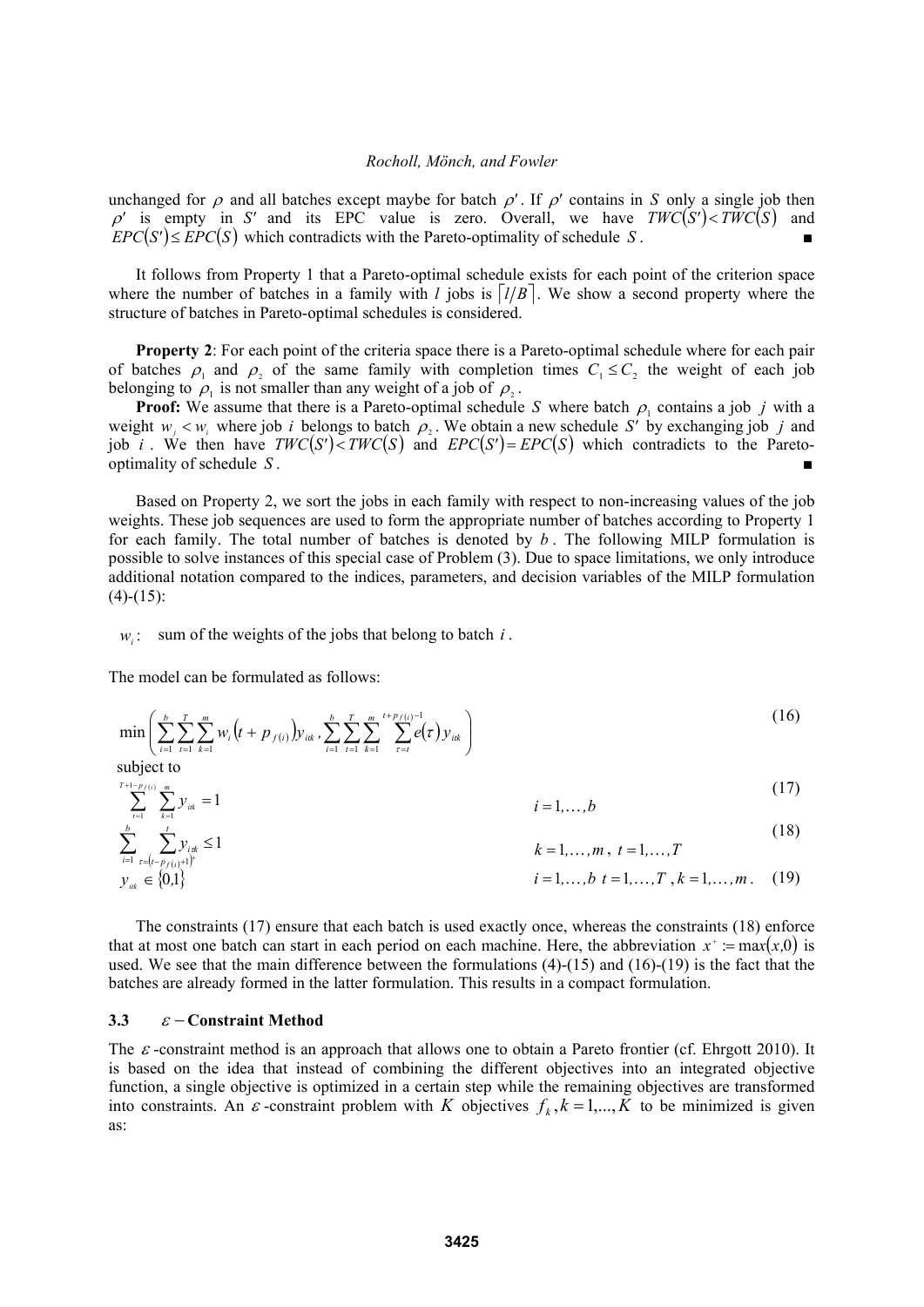$$
\min f_k \tag{20}
$$

subject to

$$
f_j \le \varepsilon_j, j = 1, \dots, K, j \ne k \tag{21}
$$

where  $\varepsilon \in IR^{\kappa}$  is given. Next, the formulation for the  $\varepsilon$ -constraint method applied to the MILP (4)-(15) is shown.

$$
\min \left[ E_{\text{rwc}} \sum_{j=1}^{n} w_j C_j + E_{\text{EPC}} \left( \sum_{i=1}^{b} \sum_{t=1}^{T} \sum_{k=1}^{m} \sum_{t=1}^{t+p_j(t)-1} e(\tau) y_{ik} \right) \right]
$$
\nsubject to

\n(5)-(15)

$$
(1 - E_{\text{TWC}}) \sum_{j=1}^{n} w_j C_j \le \varepsilon_{\text{TWC}}
$$
\n
$$
b \sum_{j=1}^{n} m_j t + p_j(t)^{-1}
$$
\n(23)

$$
(1 - E_{EPC}) \sum_{i=1}^{b} \sum_{t=1}^{T} \sum_{k=1}^{m} \sum_{r=t}^{t+p_f(i)-1} e(\tau) y_{ik} \leq \varepsilon_{TWC}.
$$

The quantities  $E_{TWC}$ ,  $E_{EFC} \in \{0,1\}$ ,  $E_{TWC} + E_{EFC} = 1$ , and  $\epsilon_{TWC}$ ,  $\epsilon_{EPC} \in IR$  are parameters of the model. For  $E_{\text{TWC}} = 1$  and  $E_{\text{EPC}} = 0$  the model pursues a TWC minimization whereas the EPC value is restricted to  $\varepsilon_{EPC}$ . In the case of  $E_{TWC} = 0$  and  $E_{EPC} = 1$ , the model aims for a EPC minimization where the TWC value of the schedule is restricted to  $\varepsilon_{\tau w_C}$ .

The model (22)-(24) and (5)-(15) is iteratively solved to obtain the set of Pareto optimal schedules. Here, we assume that the processing times, the weights and the electricity power cost values are integer values. The first iteration is started with  $E_{\text{rwc}} = 1$ ,  $E_{\text{pc}} = 0$ ,  $\varepsilon_{\text{rwc}} = 0$ , and  $\varepsilon_{\text{pc}} = M$  where M is set using the piecewise constant electricity power cost function. The solution is a schedule *S* with objective function value  $TWC(S)$  where the EPC value is restricted to M. Afterwards, the MILP is solved a second time with  $E_{TWC} = 0, E_{EFC} = 1, \varepsilon_{TWC} = TWT(S)$  leading to a Pareto optimal schedule.

The next iteration is started by  $E_{TWC} = 0, E_{ECR} = 1, \varepsilon_{ECP} = 0$ , and  $\varepsilon_{TWC} = TWC(S)-1$ . Note that the TWC and EPC values are always integer values due to our choice of the parameters of the instances. Therefore, choosing  $\varepsilon_{\text{rwc}} = \text{TWC}(S) - 1$  is reasonable. This procedure is repeated until the MILP becomes infeasible for the parameters  $\varepsilon_{\text{rec}}$  and  $\varepsilon_{\text{TWC}}$ . We obtain the set of all Pareto-optimal schedules for instances with parameter values choosing as described before. The  $\varepsilon$ -constraint method can be applied to the specialcase MILP (16)-(19) in the same way. However, due to space limitation we do not present the details.

## **4 COMPUTATIONAL EXPERIMENTS**

### **4.1 Design of Experiments**

We are interested in assessing the computing time requirements for the  $\varepsilon$  -constraint method and how the electricity power cost setting influences the number of Pareto-optimal solutions, i.e., how many points are included in the criteria space. Moreover, we expect that the number of jobs, the number of families, the maximum batch size, and the number of machines also influence the results. Therefore, we use the design of experiments shown in Table 1 similar to (Mönch et al. 2005) for the special case. Here, *DUa,b* refers to a discrete uniform distribution over the integer set  $\{a, \ldots, b\}$ .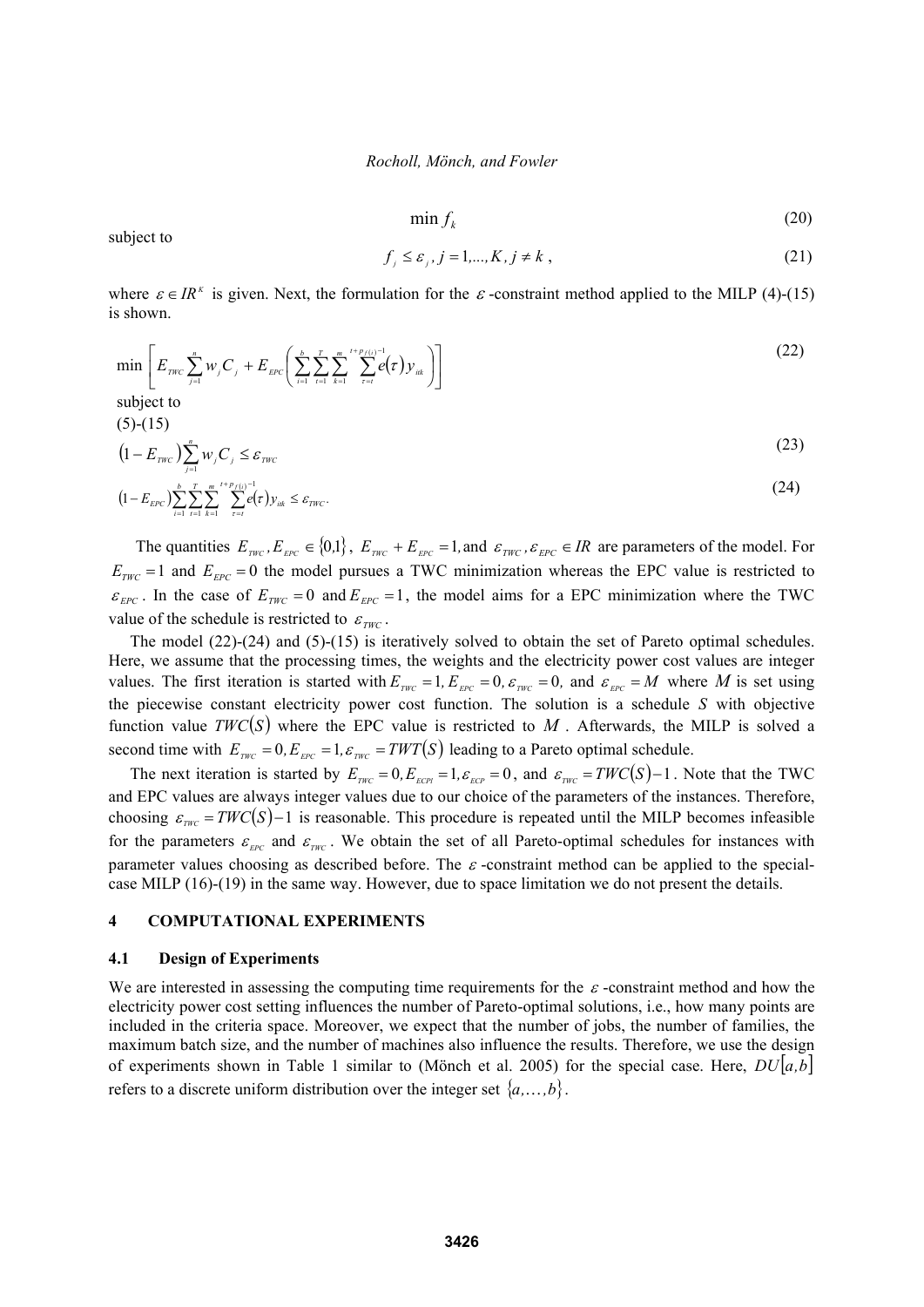| Factor                             | Level                                                                                                                             | Count          |
|------------------------------------|-----------------------------------------------------------------------------------------------------------------------------------|----------------|
| Number of families $F$             | 3, 5                                                                                                                              |                |
| Number of jobs per family          | 90/F                                                                                                                              |                |
| Maximum batch size $B$             | 4, 8                                                                                                                              | $\mathcal{D}$  |
| Number of machines $m$             | 2, 3                                                                                                                              | $\overline{2}$ |
| Family processing time $p_t$       | 2 with probability 0.2<br>4 with probability 0.2<br>10 with probability 0.3<br>16 with probability 0.2<br>20 with probability 0.1 |                |
| Job weight $w_i$                   | $W_i \sim DU[1,,5]$                                                                                                               |                |
| Electricity power cost $e(t)$      | winter rate, summer rate                                                                                                          | 2              |
| Number of independent replications | 5 per factor combination                                                                                                          |                |
| Total number of problem instances  |                                                                                                                                   | 80             |

Table 1: Design of experiments.

The winter and summer electricity power cost settings are chosen as follows:

$$
e_W(t) = \begin{cases} 10, 1 \le t < \frac{1}{2}T \\ 8, \text{ otherwise} \end{cases} \quad e_S(t) = \begin{cases} 10, 1 \le t < \frac{1}{3}T \\ 9, \frac{1}{3}T \le t < \frac{1}{2}T \\ 8, \frac{1}{2}T \le t < \frac{5}{6}T \\ 9, \text{ otherwise} \end{cases} \tag{25}
$$

Note that the design in Table 1 ensures the applicability of the  $\varepsilon$ -constraint method as sketched in Subsection 3.3. For the general problem (3), we generate small-sized instances with ten jobs that belong to two families and two machines. We choose  $B \in \{3,4\}$ . Moreover, ready times of the jobs are generated

according to  $r_i \sim DU|0| \frac{\alpha}{R} \sum p_i$  $\overline{\phantom{a}}$  $\left| 0, \frac{\alpha}{R} \sum_{i=1}^{R} p_i \right|$ L  $\mathsf{I}$  $\overline{\phantom{a}}$  $\overline{\phantom{a}}$  $\left|\frac{\alpha}{R}\sum_{j=1}^{n} p_{j}\right|$  $\left\lfloor \frac{\alpha}{B}\sum\limits_{j=1}^n\right\rfloor$  $r_j \sim DU\left|0, \left|\frac{\alpha}{B}\sum_{j=1}^{n} p_j\right|\right|$  where  $\alpha \in \{0.25, 0.5\}$  is a parameter that controls the range of the

ready times. The remaining factor levels are chosen as in Table 1. This leads to 20 small-sized problem instances for the general case.

The scheduling horizon *T* is set based on a makespan estimate that is multiplied with a safety factor larger than one to ensure feasibility. We are interested in determining the number of solutions that belong to the Pareto frontier of a problem instance. We also report the total computing time required to obtain the Pareto frontier and the average time necessary for computing a single point of the frontier to assess the effectiveness of the presented optimization models. The MILP approaches are coded using the C++ programming language and the IBM ILOG CPLEX 12.1 libraries. All the computational experiments are conducted on a computer with an Intel Core i7-2600 CPU 3.40 GHz and 16 GB RAM.

### **4.2 Results**

A first experiment is conducted to investigate the sizes of the Pareto frontiers for instances of the special case that are generated according to Table 1. Instead of presenting the results individually for each problem instance, we show the average over the five independent replications for each factor combination. The average computing time for obtaining the Pareto frontier and the average time required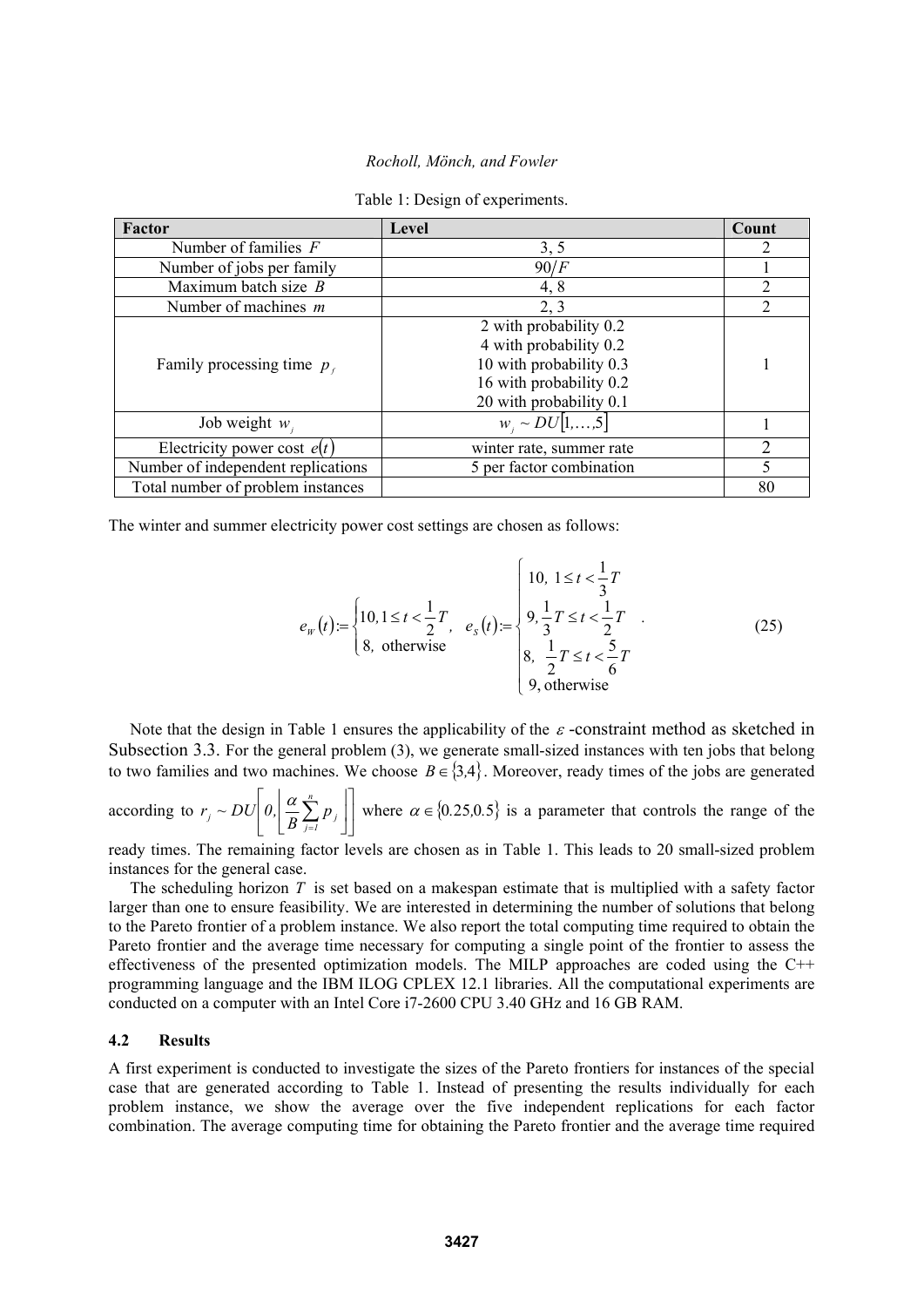for computing a single solution measured in seconds is reported. The latter values are put into brackets. The corresponding results are shown in Table 2.

|                |         |        | # Solutions |             | Computing time (in sec) |             |
|----------------|---------|--------|-------------|-------------|-------------------------|-------------|
| $\mathfrak{m}$ | $\,F$   | B      | winter rate | summer rate | winter rate             | summer rate |
|                | 3       |        | 37          | 39          | (1.9)                   | 126(3.0)    |
| 2              |         | 8      | 37          | 50          | 15(0.3)                 | 25(0.4)     |
|                | 5       |        | 46          | 54          | 113(2.1)                | 212 (3.2)   |
|                |         | 8      | 57          | 81          | 37(0.6)                 | 78 (0.9)    |
|                | 3       |        | 67          | 91          | 151(2.0)                | 298 (3.1)   |
| 3              |         | O<br>δ | 64          | 93          | 40(0.5)                 | 108 (0.9)   |
|                | 5       | Λ      | 64          | 69          | 234(3.0)                | 412(5.6)    |
|                |         | 8      | 71          | 103         | 37(0.5)                 | (0.8)       |
|                | Overall |        | 55          | 72          | 88                      |             |

Table 2: Number of solutions and computing times for problem instances of the special case.

From the results of the runs described above, we choose two problem instances with  $m = 3, F = 3$ , and  $B = 8$  that only differentiate by the fact that the first is based on the winter rate and the second on the summer rate. The obtained Pareto frontiers for these instances are visualized in Figure 1. The x and the y axis refer to the TWC and EPC values, respectively. Each point drawn in the criteria space represents a single Pareto-optimal solution.



Figure 1: Pareto frontiers for two problem instances of the special case with different rates.

In addition, we conduct computational experiments for the 20 small-sized problem instances of problem (3). Again, we report the average performance measure values for the five independent replications of each factor combination. Table 3 shows the results grouped by the batch size and the range of the ready times represented by the  $\alpha$  value.

## **4.3 Analysis and Discussion of the Results**

Table 2 shows a range of 37 to 103 Pareto-optimal solutions for problem instances representing the special case. More Pareto-optimal solutions exist on average for problem instances with the three-level summer rate. The number of parallel machines has a large impact. When all the remaining factor levels are the same, the average number of solutions is between 25% and 130% higher if there are three machines available instead of two. The number of incompatible families seems to be more crucial if only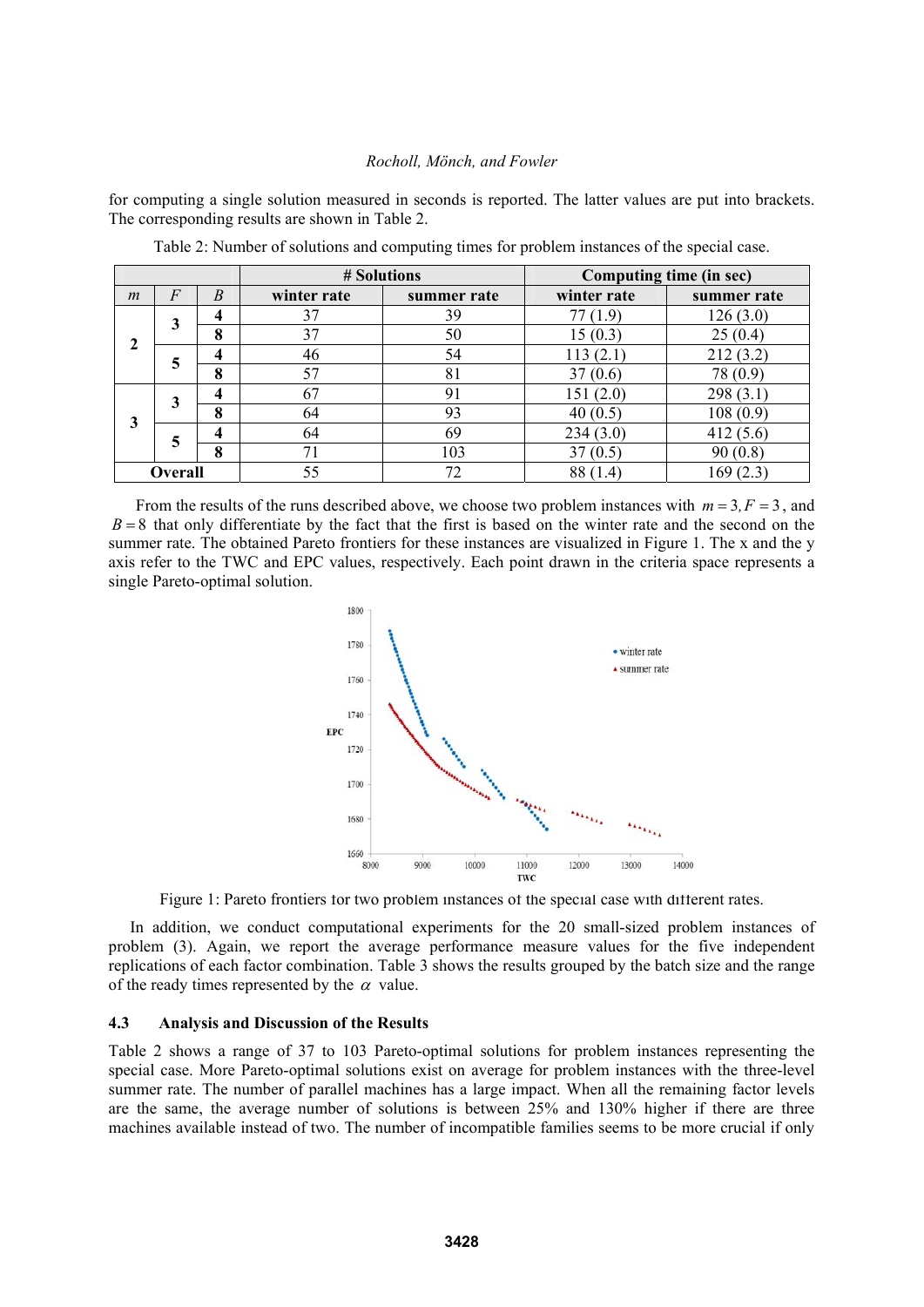two machines are available. More Pareto-optimal solutions exist in this situation for problem instances with five families. A larger batch size leads to a higher number of solutions under almost all experimental conditions.

|   | # Solutions |             | Computing time (in sec) |             |             |
|---|-------------|-------------|-------------------------|-------------|-------------|
| B | $\alpha$    | winter rate | summer rate             | winter rate | summer rate |
|   | 0.25        |             |                         | 207(6.7)    | 310(7.2)    |
| 3 | 0.50        |             |                         | 337 (10.2)  | 427 (9.7)   |
|   | 0.25        | 30          |                         | 177(5.9)    | 304(6.5)    |
|   | 0.50        | 90          |                         | 264(7.3)    | 402(7.3)    |
|   | Overall     |             |                         | 246 (7.5    |             |

Table 3: Number of solutions and computing times for small-sized problem instances.

The total computing time increases to a large extent linearly with the number of solutions. However, we observe a distinctively larger average computing time for determining a single solution in the case of a batch size of  $B = 4$ . From Property 1 in Subsection 3.2 it is clear that in a Pareto-optimal schedule all batches except maybe one per family have the maximum batch size. A smaller batch size thus leads to a higher number of batches for a given number of jobs. This results in more decision variables and constraints in the corresponding MILP model and therefore in the observed longer computing times per solution. Note that we know from some preliminary experimentation with a larger number of jobs that the MILPs cannot be solved to optimality within a reasonable amount of computing time when the number of jobs is larger than 90. This is expected because of the NP-hardness.

Results for problem instances of the general case presented in Table 3 show again a larger number of solutions if the summer rate is applied. Moreover, there are more Pareto-optimal solutions for problem instances with a larger batch size under almost all experimental conditions. Also, the number of solutions increases if the  $\alpha$  value increases. Computing times ranging from 177 and 427 seconds are observed to obtain the Pareto front of a single instance. A larger amount of time is required for problem instances with the electricity power cost function with more levels. This behavior is caused by the larger number of solutions in this situation since the average computing per single solution is very similar. Note that we know again from some preliminary experiments that more than ten jobs or more than two machines lead to instances for which CPLEX is not able to prove that the obtained solutions are optimal within a reasonable amount of computing time. This is again expected due to the NP-hardness.

Solving problem instances with a smaller maximum batch size and a larger range of the ready times tend to be more time-consuming compared to the remaining instances. The computing time for these problem instances is larger than the average time over all instances indicating that solving the related MILPs is more difficult. We can see from the Figure 1 that, on the one hand, high-quality solutions in terms of a low TWC value can be achieved at a lower EPC level if the summer rate is applied. On the other hand, solutions with very low values of EPC result in higher TWC values in this situation.

# **5 CONCLUSIONS AND FUTURE RESEARCH**

In this paper, we discussed a scheduling model for parallel batch processing machines. The jobs belong to incompatible families. Only jobs of the same family can be used to form a batch. The performance measures TWC and EPC were considered. The electricity power costs are piecewise constant functions of the period number. The jobs can have unequal ready times and nonidentical sizes. We proposed a MILP formulation for this scheduling problem. Moreover, we analyzed the special case where all jobs are ready at time  $t = 0$ , all jobs have the same size, and the maximum batch size is an integer multiple of this size. Two structural properties of Pareto-optimal schedules are shown in this situation. A second MILP formulation is provided that exploits these structural properties of the special case. The *ε-*constraint method was applied to both formulations. Designed computational experiments were performed to assess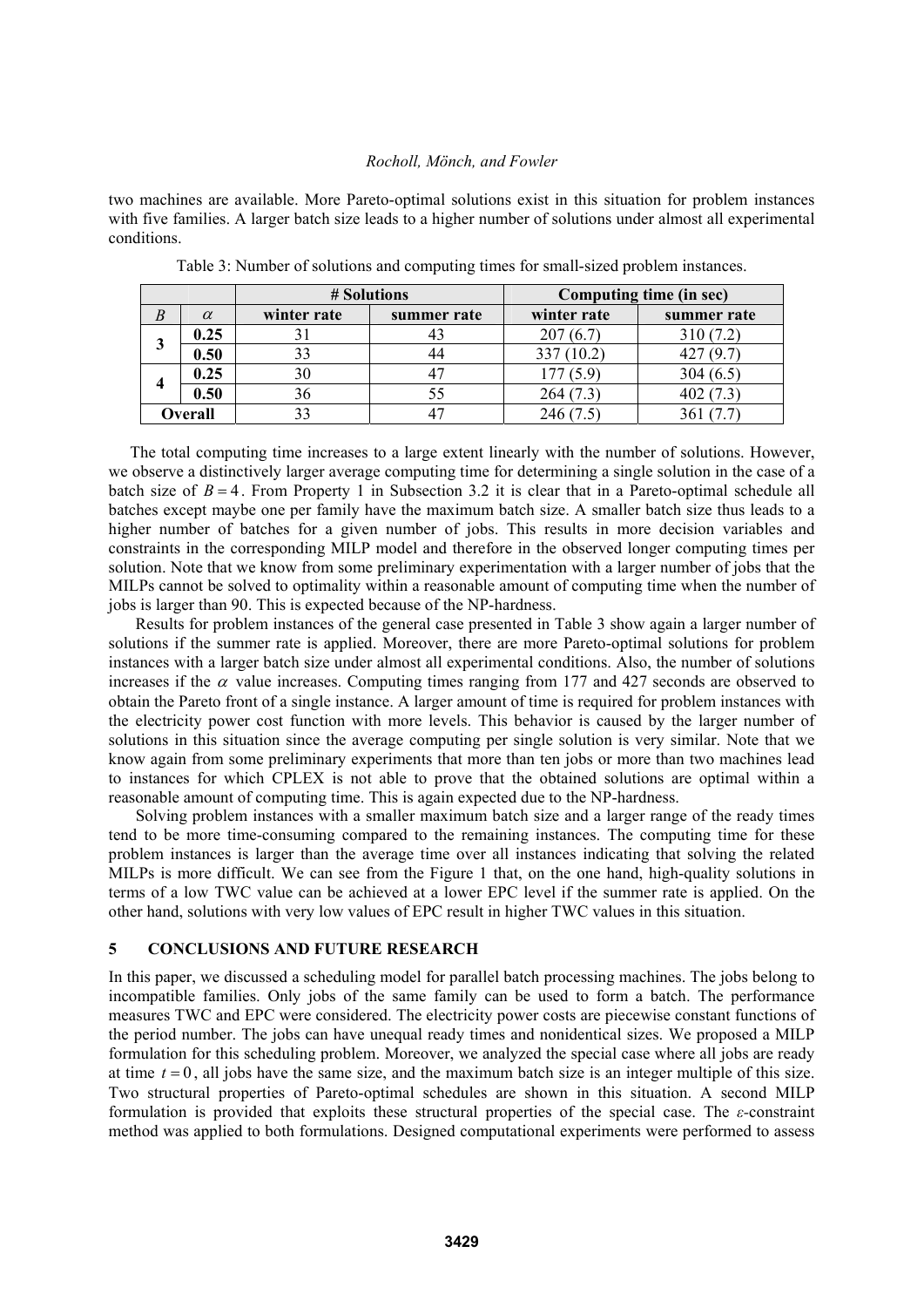the behavior of the two MILP models with respect to computing time. Moreover, we looked at the number of Pareto-optimal solutions when the electricity power costs change. We found that the electricity power costs, the number of machines, the maximum batch size, and ready time range have an impact on the hardness of the problem instances.

There are several directions for future research. First of all, we are interested in designing metaheuristic approaches based on the NSGA-II approach to tackle large-sized problem instances for the general problem. As a second research avenue, we are interested in enriching the model problem by considering standby times, family-dependent electricity consumptions, and unrelated parallel machines. We believe also that it is interesting to use the TWT measure instead of the TWC measure. Since the TWT value and the TWC value are the same for instances where all jobs have zero due dates, the proposed *ε-*constraint method for medium-sized instances of the special case can be used to assess the quality of the NSGA-II approach for the more general problem with the TWT measure.

### **ACKNOWLEDGMENTS**

The research of the first and second author is funded in parts by a research grant from the University of Hagen within the MaXFab project. The authors gratefully acknowledge this financial support. Parts of this research were carried out whilst the third author was visiting the Chair of Enterprise-wide Software Systems at University of Hagen.

## **REFERENCES**

Cheng, J., F. Chu, W. Xia, J. Ding, and X. Ling. 2014. "Bi-objective Optimization for Single-machine Batch Scheduling Considering Energy Cost." In *Proceedings of the 2014 International Conference on Control, Decision and Information Technologies (CoDIT),* edited by I. Kacem et al.*,* 236-241. Piscataway, New Jersey: IEEE.

- Cheng, J., F. Chu, M. Liu, P. Wu, and W. Xia. 2017. "Bi-criteria Single-machine Batch Scheduling with Machine on/off Switching Under Time-of-use Tariffs." *Computers & Industrial Engineering* 112:721–734.
- Ehrgott, M. 2010. *Multicriteria Optimization*. 2nd ed., New York: Heidelberg.
- Gahm, C., F. Denz, M. Dirr, and A. Tuma. 2016. "Energy-efficient Scheduling in Manufacturing Companies: A Review and Research Framework." *European Journal of Operational Research* 248(3):744–757.
- Giret, A., D. Trentesaux, and V. Prabhu. 2015. "Sustainability in Manufacturing Operations Scheduling: A State of the Art Review." *Journal of Manufacturing Systems* 37(1):126–140.
- Jia, Z.-H., Y.-I. Zhang, J. Y.-T. Leung, and K. Li. 2017. "Bi-criteria Ant Colony Optimization Algorithm for Minimizing Makespan and Energy Consumption on Parallel Batch Machines." *Applied Soft Computing* 55:226-237.
- Liu, C.-H. 2014. "Approximate Trade-off Between Minimisation of Total Weighted Tardiness and Minimisation of Carbon Dioxide  $(CO<sub>2</sub>)$  Emissions in Bi-criteria Batch Scheduling Problem." *International Journal of Computer Integrated Manufacturing* 27(8):579-771.
- Merkert, L., I. Harjunkoski, A. Isaksson, S. Säynevirta, A. Saarela, A., and G. Sand. 2015. "Scheduling and Energy – Industrial Challenges and Opportunities." *Computers & Chemical Engineering* 72(2): 183-198.
- Mason, S. J., M. Kurz, L. M. Pohl, J. W. Fowler, and M. E. Pfund. 2007. "Random Keys Implementation of NSGA-II for Semiconductor Manufacturing Scheduling." *International Journal of Information Technology and Intelligent Computing* 2(3).
- Mönch, L., H. Balasubramanian, J. W. Fowler, and M. E. Pfund. 2005. "Heuristic Scheduling of Jobs on Parallel Batch Machines with Incompatible Job Families and Unequal Ready Times". *Computers & Operations Research* 32(11):2731-2750.